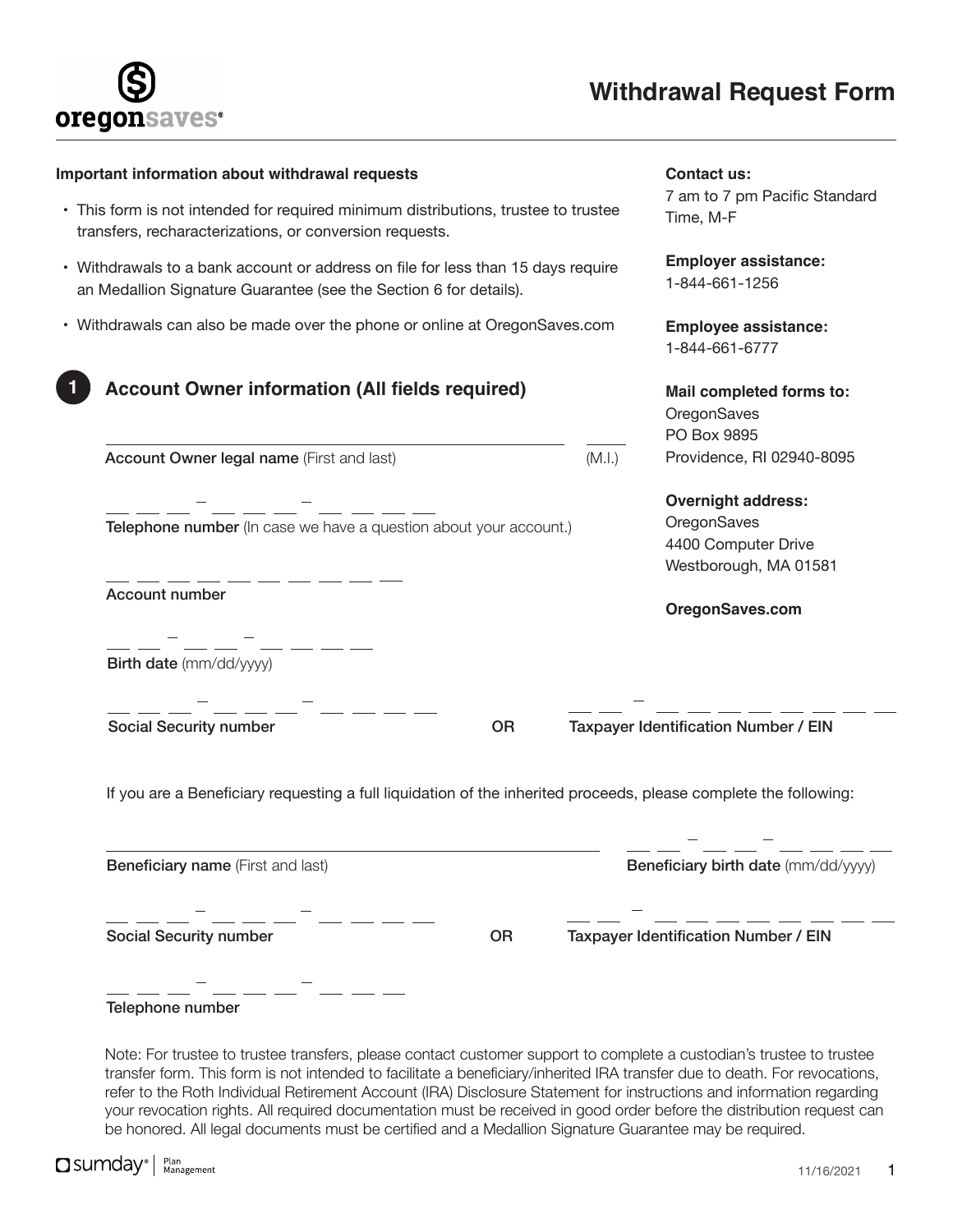

|                                                                 | Qualified withdrawal from a Roth IRA* (proceed to Section A)                                                                                                                                                                                                                                                                             |  |  |  |
|-----------------------------------------------------------------|------------------------------------------------------------------------------------------------------------------------------------------------------------------------------------------------------------------------------------------------------------------------------------------------------------------------------------------|--|--|--|
| non-qualified.                                                  | *Note: Withdrawals not meeting the 5-year required period and for all other reasons not listed are considered                                                                                                                                                                                                                            |  |  |  |
| Non-qualified withdrawal from a Roth IRA (proceed to Section B) |                                                                                                                                                                                                                                                                                                                                          |  |  |  |
|                                                                 | Qualified withdrawal (please select a reason below)                                                                                                                                                                                                                                                                                      |  |  |  |
|                                                                 | You are age 591/2 or older.                                                                                                                                                                                                                                                                                                              |  |  |  |
|                                                                 | Death/Beneficiary liquidation – The Date of Death of the Owner of the account is required,<br>contact Shareholder Services regarding additional document requirements.                                                                                                                                                                   |  |  |  |
|                                                                 | Date of death (mm/dd/yyyy)                                                                                                                                                                                                                                                                                                               |  |  |  |
|                                                                 | Permanent disability - You certify that you are disabled within the meaning of section 72(m)(7) of<br>the Internal Revenue Code.**                                                                                                                                                                                                       |  |  |  |
|                                                                 | <b>**Note:</b> For purposes of section 72(m)(7), an individual shall be considered to be disabled if he is unable to<br>engage in any substantial gainful activity by reason of any medically determinable physical or mental impairment<br>which can be expected to result in death or to be of long-continued and indefinite duration. |  |  |  |
| $\mathbf{B}$                                                    | Non-qualified withdrawal (please select a reason below)                                                                                                                                                                                                                                                                                  |  |  |  |
|                                                                 | Normal withdrawal (prior to the 5-year holding requirement) - You are age 591/2 or older.                                                                                                                                                                                                                                                |  |  |  |
|                                                                 | Early (premature) withdrawal - You are under age 591/2, including withdrawals due to medical<br>expenses, health insurance premiums, higher education expenses, first time homebuyer expenses,<br>or other reasons.                                                                                                                      |  |  |  |
|                                                                 | Death/Beneficiary liquidation - The Date of Death of the Owner of the account is required,                                                                                                                                                                                                                                               |  |  |  |
|                                                                 |                                                                                                                                                                                                                                                                                                                                          |  |  |  |
|                                                                 | contact Shareholder Services regarding additional document requirements.                                                                                                                                                                                                                                                                 |  |  |  |
|                                                                 | Date of death (mm/dd/yyyy)                                                                                                                                                                                                                                                                                                               |  |  |  |
|                                                                 | the Internal Revenue Code.**                                                                                                                                                                                                                                                                                                             |  |  |  |
|                                                                 | Transfer incident due to divorce or legal separation - contact Shareholder Services regarding<br>additional document requirements.                                                                                                                                                                                                       |  |  |  |
|                                                                 | Qualified Reservist Withdrawal                                                                                                                                                                                                                                                                                                           |  |  |  |
|                                                                 | Qualified Hurricane Withdrawal                                                                                                                                                                                                                                                                                                           |  |  |  |
|                                                                 | Permanent disability - You certify that you are disabled within the meaning of section $72(m)(7)$ of<br>Qualified Birth or Adoption Withdrawal as defined in section 72(t)(2) of the Internal Revenue Code                                                                                                                               |  |  |  |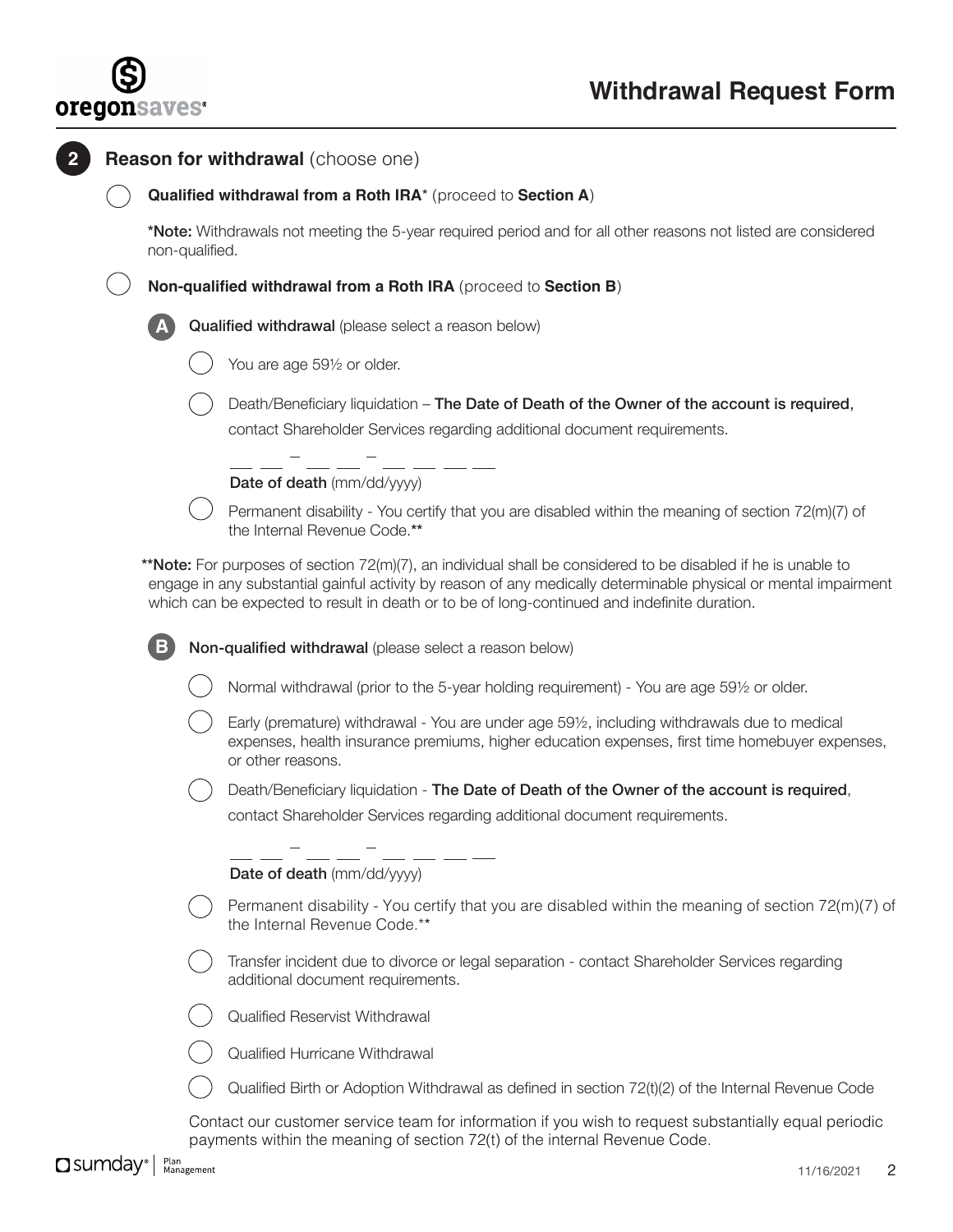

|  | <b>Withdrawal amount</b> |             |                                                                                |                                                                                                   |                                                                                                                                                                                                                                                                                                                     |            |                                     |               |
|--|--------------------------|-------------|--------------------------------------------------------------------------------|---------------------------------------------------------------------------------------------------|---------------------------------------------------------------------------------------------------------------------------------------------------------------------------------------------------------------------------------------------------------------------------------------------------------------------|------------|-------------------------------------|---------------|
|  |                          | Choose one: |                                                                                |                                                                                                   |                                                                                                                                                                                                                                                                                                                     |            |                                     |               |
|  |                          |             | Liquidate entire account (Select and continue to Step 4)                       |                                                                                                   |                                                                                                                                                                                                                                                                                                                     |            |                                     |               |
|  |                          |             | One-time partial withdrawal in the amount of:                                  |                                                                                                   | $$ \ldots \ldots \ldots \ldots \ldots \ldots \ldots \ldots \ldots$                                                                                                                                                                                                                                                  |            |                                     |               |
|  |                          |             | Periodic withdrawals in the amount of:                                         |                                                                                                   | $$,$ $---,$ $---,$ $-- -- ---$                                                                                                                                                                                                                                                                                      |            |                                     |               |
|  |                          |             | Quarterly (<br>Monthly<br>Frequency will be annual unless otherwise indicated. | () Semi-Annual ()                                                                                 | Annual                                                                                                                                                                                                                                                                                                              |            | Withdrawal date (mm/dd)*            |               |
|  | B                        | Choose one: |                                                                                |                                                                                                   |                                                                                                                                                                                                                                                                                                                     |            |                                     |               |
|  |                          |             | Withdraw proportionately across all funds (Select and continue to Step 4)      |                                                                                                   |                                                                                                                                                                                                                                                                                                                     |            |                                     |               |
|  |                          |             | Withdraw as indicated below:                                                   |                                                                                                   |                                                                                                                                                                                                                                                                                                                     |            |                                     |               |
|  |                          |             | Fund                                                                           |                                                                                                   |                                                                                                                                                                                                                                                                                                                     |            | Code                                |               |
|  |                          |             |                                                                                | \$ _<br>Amount                                                                                    | $-$ , $   -$ , $    -$                                                                                                                                                                                                                                                                                              | $($ or $)$ | Percentage                          | $\frac{0}{0}$ |
|  |                          |             | Fund                                                                           |                                                                                                   |                                                                                                                                                                                                                                                                                                                     |            | Code                                |               |
|  |                          |             | \$                                                                             | Amount                                                                                            | $\frac{1}{1}$ $\frac{1}{1}$ $\frac{1}{1}$ $\frac{1}{1}$ $\frac{1}{1}$ $\frac{1}{1}$ $\frac{1}{1}$ $\frac{1}{1}$ $\frac{1}{1}$ $\frac{1}{1}$ $\frac{1}{1}$ $\frac{1}{1}$ $\frac{1}{1}$ $\frac{1}{1}$ $\frac{1}{1}$ $\frac{1}{1}$ $\frac{1}{1}$ $\frac{1}{1}$ $\frac{1}{1}$ $\frac{1}{1}$ $\frac{1}{1}$ $\frac{1}{1}$ | $($ or $)$ | Percentage                          | $\frac{0}{0}$ |
|  |                          |             | Fund                                                                           |                                                                                                   |                                                                                                                                                                                                                                                                                                                     |            | Code                                |               |
|  |                          |             |                                                                                | $$ \$<br>Amount                                                                                   |                                                                                                                                                                                                                                                                                                                     |            | (or) $-  \frac{9}{6}$<br>Percentage |               |
|  |                          |             |                                                                                | $$,$ $\_\_$ . $\_\_$ $\_\_$ $\_\_$ $\_\_$ $\_\_$ $\_\_$ $\_\_$ $\_\_$ $\_\_$ $\_\_$ $\_\_$ $\_\_$ |                                                                                                                                                                                                                                                                                                                     |            | $1 \t 0 \t 0 \%$                    |               |
|  |                          |             |                                                                                | <b>Total Amount</b>                                                                               |                                                                                                                                                                                                                                                                                                                     |            | <b>Total Percentage</b>             |               |

### Restriction on indirect (60-day) rollovers

An IRA participant is allowed only one rollover from one IRA to another (or the same IRA) across all IRAs (Traditional, Rollover, Roth, SEP, SARSEP and SIMPLE) in aggregate that a taxpayer owns in any 12-month or 365-day period. As an alternative, a participant can make an unlimited number of trustee-to-trustee transfers where the proceeds are delivered directly to the receiving financial institution, successor custodian or trustee. You must contact the receiving institution to initiate a trustee-to-trustee transfer. For more information please visit the Internal Revenue Service's web site [www.irs.gov](http://www.irs.gov) using the search term "IRA One-Rollover-Per-Year Rule".

\*The first withdrawal will be processed immediately and future withdrawals on the date indicated.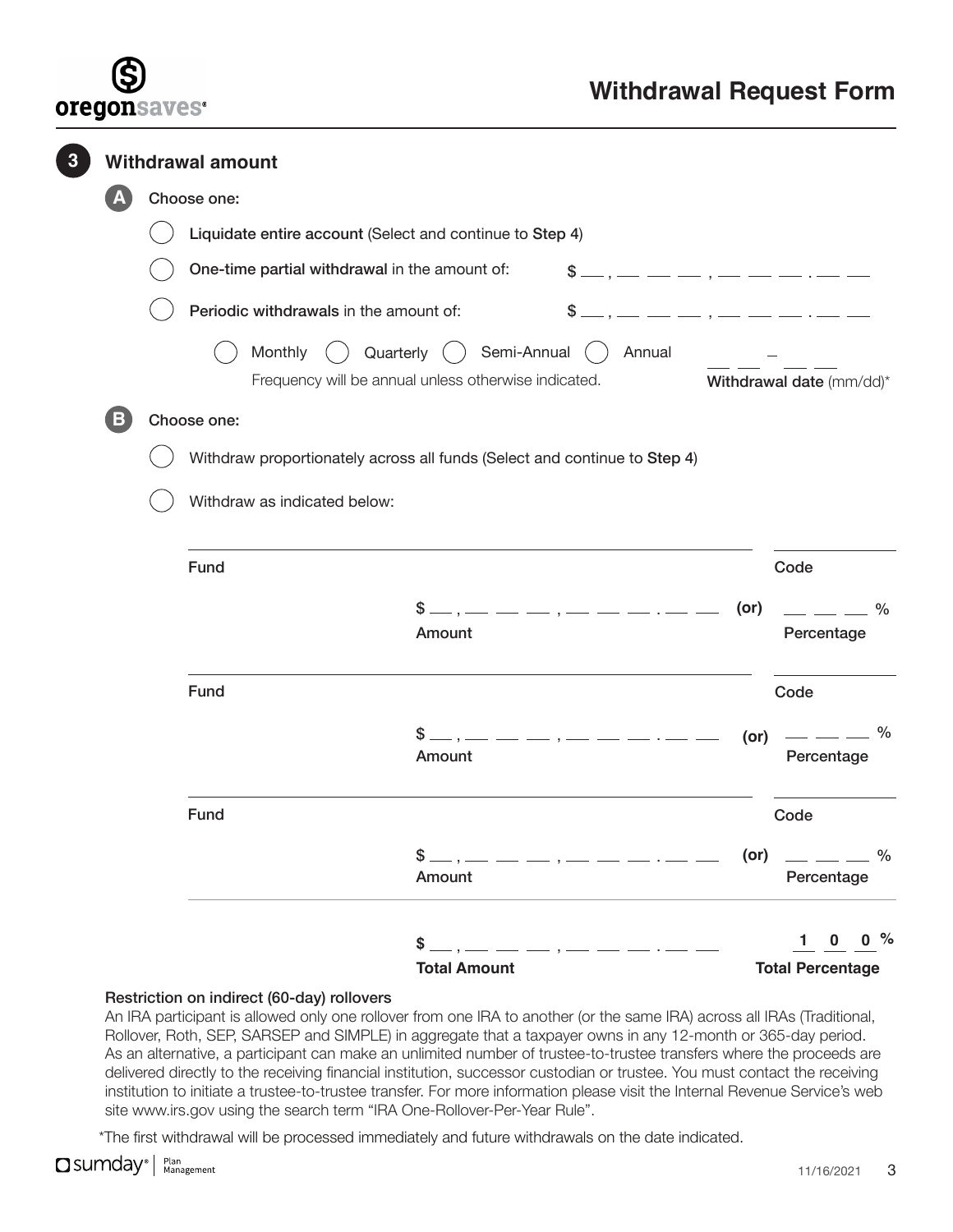

C

|  | Mail to my address of record                                                                                                                                                                                                                     |              |                                                                                               |  |
|--|--------------------------------------------------------------------------------------------------------------------------------------------------------------------------------------------------------------------------------------------------|--------------|-----------------------------------------------------------------------------------------------|--|
|  | Mail check to my bank for deposit into my account*<br>The first and last name on the bank account needs to be the same as either the Account Owner or<br>Beneficiary. Voided check required - please attach to this form.<br>Name of institution |              |                                                                                               |  |
|  |                                                                                                                                                                                                                                                  |              |                                                                                               |  |
|  |                                                                                                                                                                                                                                                  |              |                                                                                               |  |
|  | <b>Bank mailing address</b>                                                                                                                                                                                                                      |              |                                                                                               |  |
|  | City                                                                                                                                                                                                                                             | <b>State</b> | ZIP code                                                                                      |  |
|  | Bank account owner name (First and last)                                                                                                                                                                                                         |              |                                                                                               |  |
|  | Account number                                                                                                                                                                                                                                   |              | Routing number                                                                                |  |
|  | Transfer funds electronically via ACH*                                                                                                                                                                                                           |              |                                                                                               |  |
|  | The first and last name on the bank account needs to be the same as either the Account Owner or<br>Beneficiary. Voided check required - please attach to this form.<br>Name of institution                                                       |              |                                                                                               |  |
|  |                                                                                                                                                                                                                                                  |              |                                                                                               |  |
|  | Bank account owner name (First and last)                                                                                                                                                                                                         |              |                                                                                               |  |
|  |                                                                                                                                                                                                                                                  |              |                                                                                               |  |
|  | Account number                                                                                                                                                                                                                                   |              | Need help?<br>You can find your bank information on<br>the bottom of one of your checks here: |  |

Note: \*Withdrawals to a bank account or address on file for less than 15 days require an MSG (see Section 6 for details).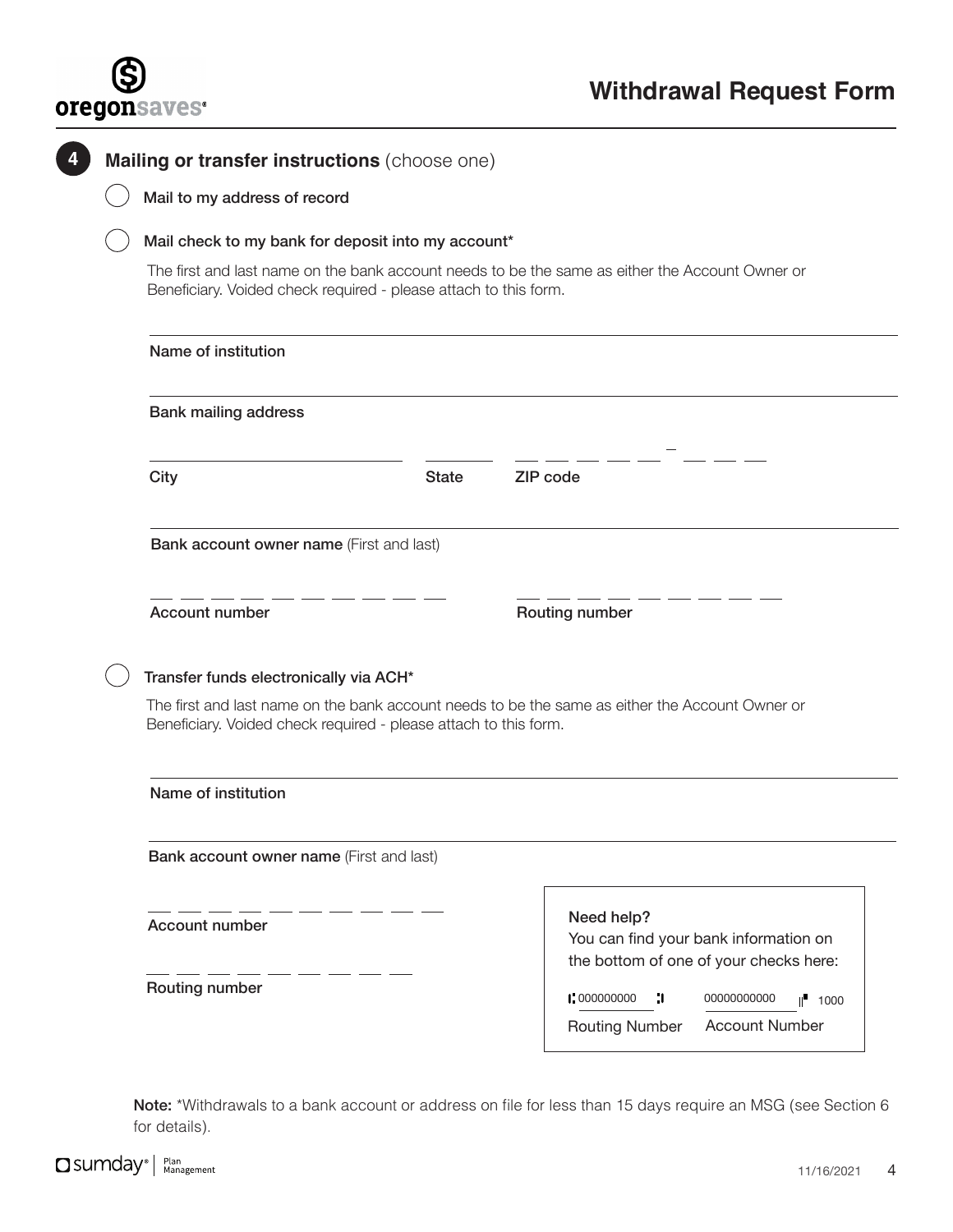

## **5 Tax withholding election**

### **A** Federal withholding

Federal income tax will not be withheld from this distribution unless you elect federal tax withholding below.

If elected, tax will be withheld on the gross amount of the payment even though you may be receiving amounts that are excluded from gross income. This withholding procedure may result in excess withholding on the payment. If your distribution includes amounts that are includable in gross income and you do not have federal income tax withheld from your distribution, or if you do not have enough federal income tax withheld from your distribution, you may be responsible for estimated tax payments. You may incur penalties under the estimated tax rules if your withholding and estimated tax payments are not sufficient.

Withhold  $\mu = 2$   $\mu$  federal income tax (Optional. Must be 10% or greater)



### **State withholding**

Your state of residence will determine your state income tax withholding requirements, if any. Those states with mandatory withholding may require state income tax to be withheld from payments if federal income taxes are withheld or may mandate a fixed amount regardless of your federal tax election. Voluntary states let individuals determine whether they want state taxes withheld. Some states have no income tax on retirement payments. Please consult with a tax advisor or your state's tax authority for additional information on your state requirements.

Please select one of the following:

I elect **NOT TO** have state income tax withheld from my retirement account distributions (only for residents of states that do not require mandatory state tax withholding).

I elect **TO** have the following dollar percentage withheld from my retirement account distribution for state income taxes (for residents of states that allow voluntary state tax withholding).

- — — % Percentage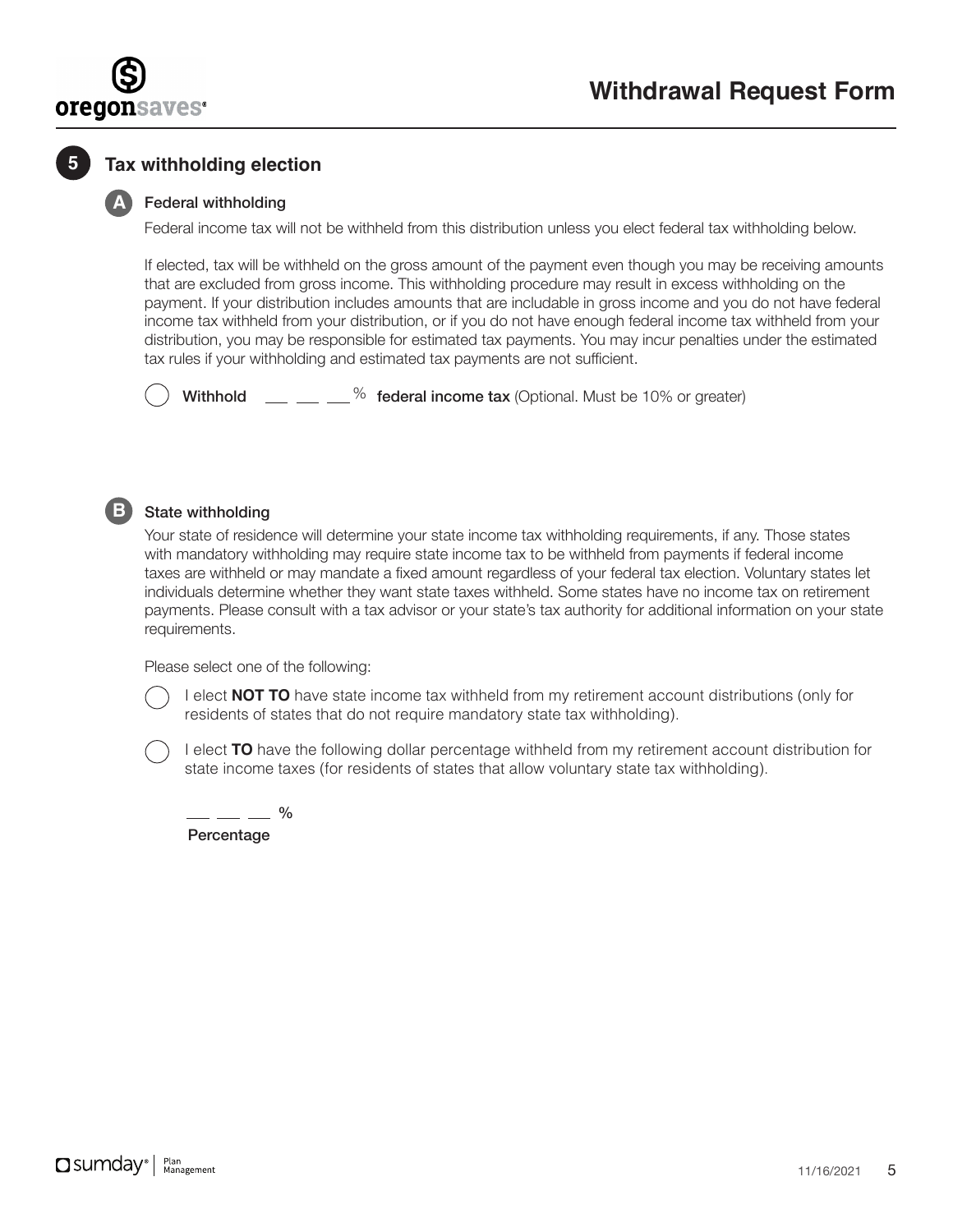

### **6 Account Owner authorization**

I certify that I am the individual authorized to make these elections and that all information provided is true and accurate, and that I have read and understand, consent, and agree to all the terms and conditions of the Program Description. I further certify that the Custodian, OregonSaves, or any agent of either of them has given no tax or legal advice to me, and that all decisions regarding the elections made on this form are my own. The Custodian is hereby authorized and directed to distribute funds from my account in the manner requested. The Custodian may conclusively rely on this certification and authorization without further investigation or inquiry. I expressly assume responsibility for any adverse consequences which may arise from the election(s) and agree that the Custodian, OregonSaves, and their agents shall in no way be responsible, and shall be indemnified and held harmless, for any tax, legal or other consequences of the election(s) made on this form.

### **Substitute W-9 - Under penalties of perjury, I certify that:**

- **1. The number shown on this form is my correct taxpayer identification number, and**
- **2. I am not subject to backup withholding because:**
	- **a. I am exempt from backup withholding; or**
	- **b. I have not been notified by the Internal Revenue Service (IRS) that I am subject to backup withholding as a result of a failure to report all interest or dividends; or**
	- **c. The IRS has notified me that I am no longer subject to backup withholding; and**

**3. I am a U.S. citizen or other U.S. person (as defined in the Form W-9 instructions found at [www.irs.gov\)](http://www.irs.gov).**

**4. The FATCA code(s) entered on this form (if any) indicating that I am exempt from FATCA reporting is correct.**

Cross out item 2 above if the IRS has notified you that you are currently subject to backup withholding because you have failed to report all interest and dividends on your tax return.

The Internal Revenue Service does not require your consent to any provision of this document other than the certifications required to avoid backup withholding.

#### Account Owner's signature\*

Date (mm/dd/yyyy)

\*Beneficiary's signature for inheritance liquidations.

### **Medallion Signature Guarantee**

When a Medallion Signature Gaurantee is required, only sign if you are in the presence of an authorized officer providing the Medallion Signature Guarantee. Generally the program requires an MSG on this form for the following reasons:

- You are a beneficiary requesting a full liquidation of the inherited proceeds that are currently in the deceased owner's Roth IRA.
- You are an account owner, (including the owner of an Inherited Beneficiary IRA) and you are requesting a withdrawal to a bank account or address on record that has not been on your account for 15 days.

An eligible guarantor is a Medallion Signature Guarantee Stamp domestic bank or trust company, securities broker/ dealer, clearing agency or savings association that participates in a medallion program recognized by the Securities Transfer Agents Association. The three recognized medallion programs are the Securities Transfer Agents Medallion Program (known as STAMP), Stock Exchanges Medallion Program (SEMP), and the Medallion Signature Program (MSP). A notarization from a notary public is NOT an acceptable substitute for a signature guarantee.